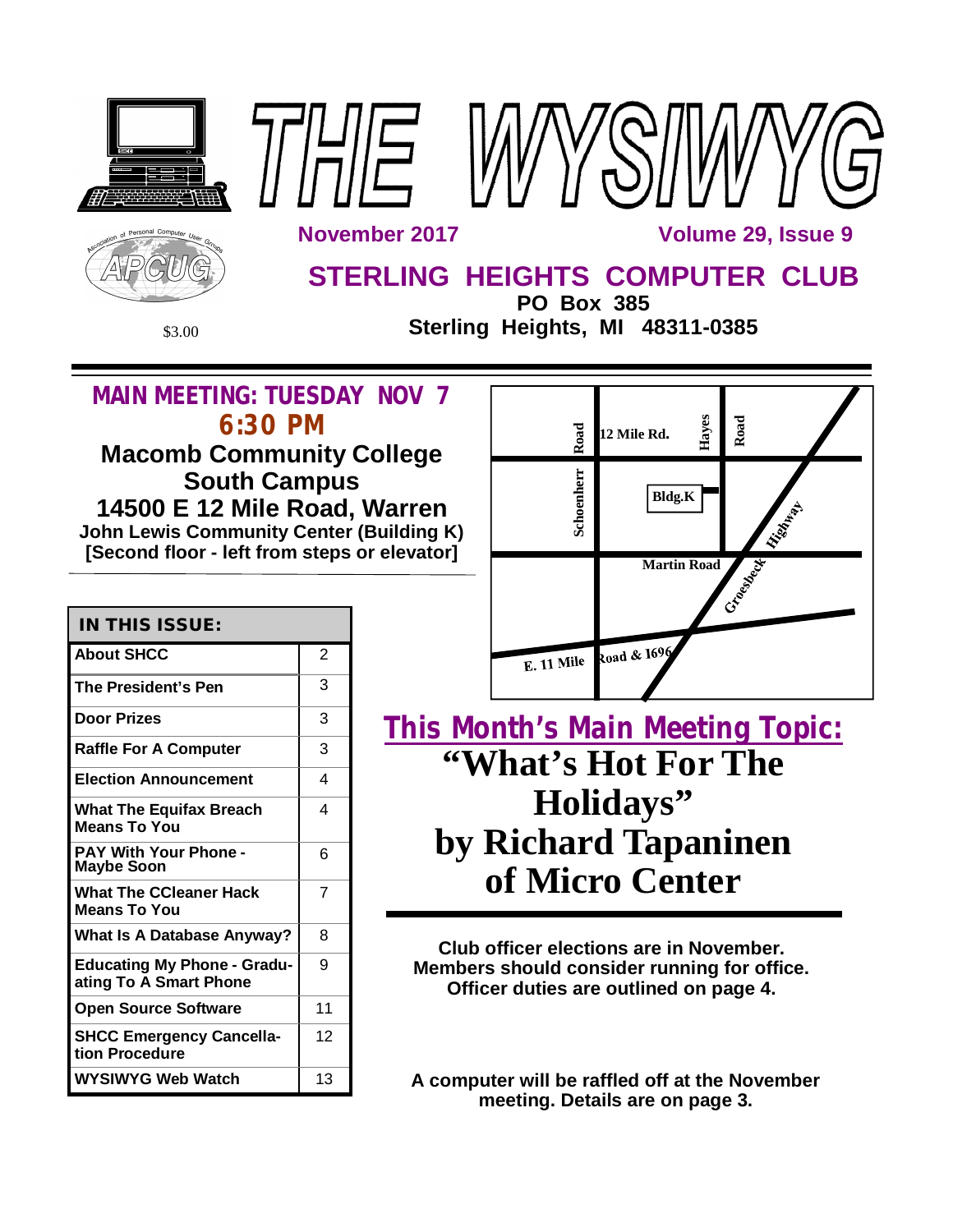**Guests and visitors are welcome. People can attend any SHCC meetings during two consecutive months before deciding to become a member or not. Meetings include the main meeting and SIG. July and August don't count since there is no main meeting. Membership includes admission to all SHCC functions and the newsletter. Membership is open to anyone. It is not limited to the residents of Sterling Heights.**

#### **DUES: \$25/YEAR**

### **Resource People:**

| Questions<br>Schrier<br>Hardware<br>open<br><b>MS Publisher</b><br>MS Word<br>Spreadsheets | <b>Family Tree</b><br>Firefox<br>FoxPro<br><b>General Computer</b> | <b>Rick Schummer</b><br>Don VanSyckel<br><b>Rick Schummer</b><br>Jack Vander- |
|--------------------------------------------------------------------------------------------|--------------------------------------------------------------------|-------------------------------------------------------------------------------|
|                                                                                            |                                                                    | Rick Kucejko<br>Rick Schummer<br><b>Rick Schummer</b>                         |

## **SHCC Coordinators:**

Don VanSyckel Jim Waldrop Rick Kucejko Mike Bader Patrick Little open Jim Waldrop Don VanSyckel Paul Baecker France Rick Kucejko<br>
Pick Schummer<br>
Pick Schummer<br>
Pick Schummer<br>
Pick Schummer<br>
Don VanSyckel<br>
Prepublisher Rick Kucejko<br>
Coordinator Mike Bader<br>
People open<br>
& check-in Jim Waldrop<br>
Don VanSyckel<br>
Contact Information:<br>
P

Rick Schummer

Mike Bader<br>aul Baecker **Bader** President: Don VanSyckel V. President: Mike Bader Secretary: Rick Kucejko Treasurer: Paul Baecker President: Mil  $\overline{z}$ Don VanSyckel<br>Rick Kucejko Secretary: President:

#### **NOVEMBER 2017 3** - **SHCC -"What's Hot For The Holidays" by Richard Tapaninen of Micro Center** 4 **-** COMP meeting 8 - SEMCO meeting **DECEMBER 2017 5 - SHCC - Teach Yourself To Fly A Drone - Step By Step" by Dr. Robert Meier** 6 **-** COMP meeting 10- SEMCO meeting **JANUARY 2018 rity And Automation" by Derek Bricknell of Best Buy** 3 **-** COMP meeting 14- SEMCO meeting **FEBRUARY 2018** 7 **-** COMP meeting 11- SEMCO meeting

**Four Month Meeting Schedule:**

**CLUB ADDRESS:** PO Box 385, Sterling Heights, MI 48311-0385 **CLUB E-MAIL ADDRESS:** [Info@SterlingHeightsComputerClub.org](mailto:Info@SterlingHeightsComputerClub.org) **CLUB WEB PAGE:** <http://www.SterlingHeightsComputerClub.org>

### **Other Computer Clubs:**

As a member of SHCC, you can attend meetings of other clubs where we have reciprocating membership agreements, at no charge.

#### **Computer Club of Marysville**

**and Port Huron (COMP)** Time: 1st Wednesday, 7:00PM Place: Mackenzie Bldg, Room 201, St Clair Community College, Clara E McKenzie Library-Science Building, 323 Erie St. Port Huron, MI (810) 982-1187 Web Page: <http://www.bwcomp.org> Reciprocating: Yes

### **South Eastern Michigan Computer Organization (SEMCO) (new location)**

Time: 2nd Sunday at 1:15PM<br>Place: Bloomfield Townshi Place: Bloomfield Township. Library, 1099 Lone Pine Rd., Library, 1099 Lone Pin<br>Bloomfield Hills, MI 48302 Web page: <http://www.semco.org> Reciprocating: Yes

#### **Royal Oak Computer Club** Time: Every Wednesday at 12:30 Place: Mahany/Meineger Senior Community Center 3 500 Marais Ave. Royal Oak, MI 48073 248-246-3900 Reciprocating: No

Newsletter submissions are due 10 days before the club meeting, but the earlier the better. They should be sent to : [newsletter@SterlingHeightsComputerClub.org](mailto:newsletter@SterlingHeightsComputerClub.org)

Unless stated otherwise, all materials contained in this newsletter are copyrighted by the Sterling Heights Computer Club. License is hereby granted to other clubs (non-profit) to reprint with credit.  $\odot$ 

586-286-2314 webwatch@sterling 586-447-6683 [mdbader@flash.net](mailto:mdbader@flash.net) 586-864-6558 [berniede1@wowway.com](mailto:berniede1@wowway.com) 248-879-6180 [rick@kucejko.com](mailto:rick@kucejko.com) 586-264-1497 [pblittle@wideopenwest.com](mailto:pblittle@wideopenwest.com) 586-254-2530 [rick@rickschummer.com](mailto:rick@rickschummer.com) 586-731-9232 [don@vansyckel.net](mailto:don@vansyckel.net) 586-739-5952 [jvanders@comcast.net](mailto:jvanders@comcast.net) heightscomputerclub.org

**2 - SHCC - "Home Secu-**

# **6 - SHCC Main Meeting**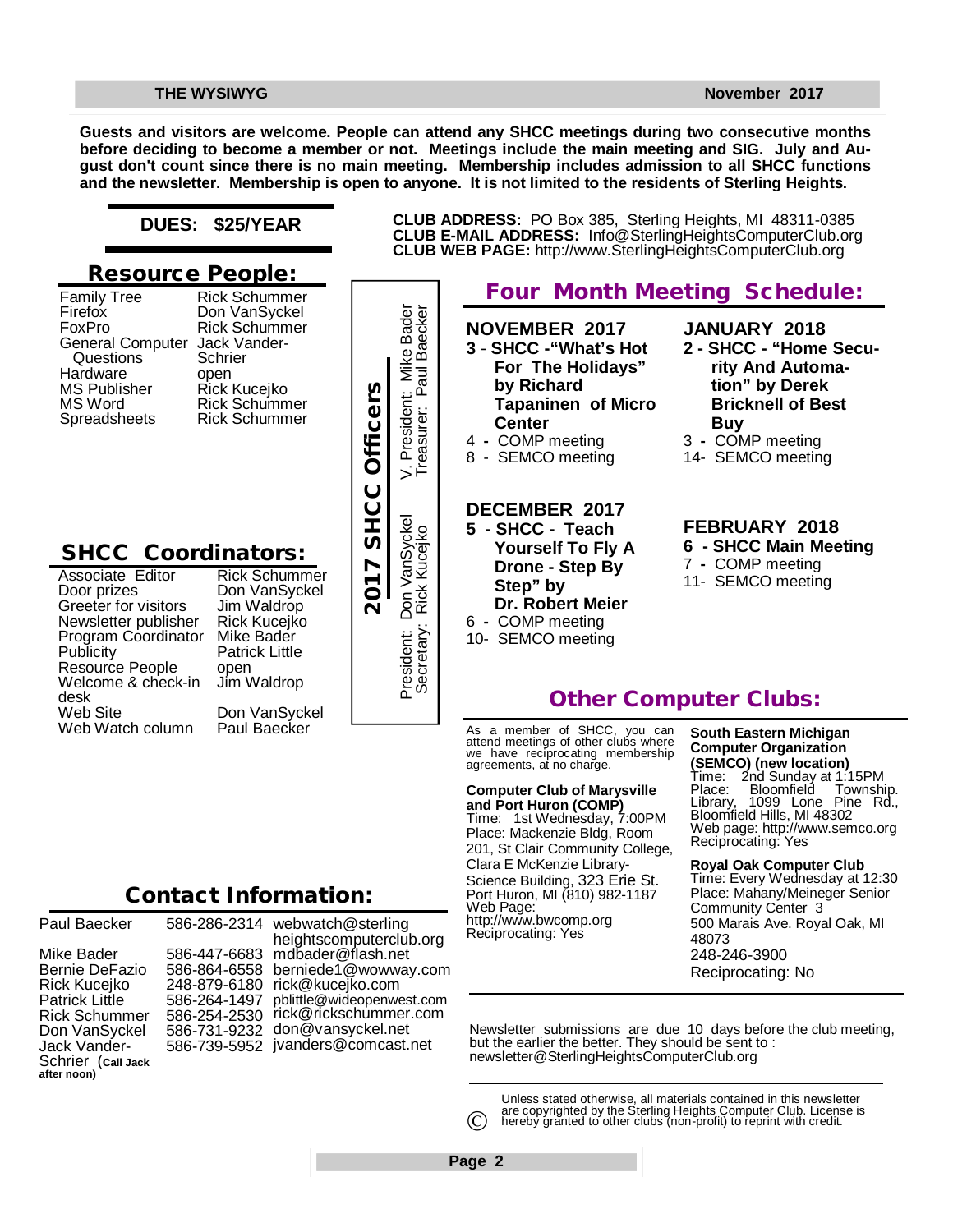### **The President's Pen**   *by Don VanSyckel*

Let us of good stuff coming<br>
up. First, the club is raffling<br>
a Dell Laptop as a fund rais-<br>
er. The drawing will be held at the ots of good stuff coming up. First, the club is raffling ▲ a Dell Laptop as a fund rais-November meeting. Tickets are \$5 each or 3 for \$10. Do you need a travel laptop? A backup for your current PC/laptop? The laptop currently has a fresh version of Linux installed but you can load any OS you have on it. You don't need to be present to win but you do need a ticket or two or three. Tickets will be available at the November meeting. If you're not coming to the November meeting, tickets can be gotten by sending a check to the club's PO box to be received by Saturday, November 4th. Join in, some lucky person will be taking home a very nice laptop.

November is the meeting to elect officers for the next year. There are four offices. Currently the three officers for president, vice president, and secretary have been nominated

# **Presenters Wanted**

T The officers invite any member to make a presentation at the main meeting.

If there is some software you have been using and think others may be interested as well, or there is a computer topic you would like to present to other members, please call or e-mail Don VanSyckel. Making presentations is not that difficult. The hour goes by before you know it and there is always enough material to cover in a software package so that the hour is easy to fill.

If there is a topic you are interested in or something you would like demonstrated, please see any of the officers. They are always interested in what the members would like to see.

A A A A A



fice. No one has been nominated

for treasurer. Nominations for all offices will be opened before the elections are held. If you are interested in running for an office, particularly treasurer, nominate yourself, have a friend nominate you, or have an officer nominate you. Contact me or another officer with any questions you have.

This month's meeting promises to be a great one. Mr. Richard Tapaninen from Micro Center in Madison Heights is our presenter. Mr. Tapaninen has presented several times before and always has an interesting and informative presentation. The topic is "What's Hot For The Holidays" should be very<br>interesting to everyone. Make interesting to everyone. sure to attend this meeting to pick out the toys you want to add to your wish list.

#### 中 中 一 个

# **Last Month's Meeting**

**C**lub member Paul Baecker<br>
presented at last month's<br>
"WYSIWYG Web Page Review " lub member Paul Baecker presented at last month's<br>meeting The topic meeting. was interesting and informative. There's a lot of good stuff listed every month in the "WYSIWYG Web Watch Column" in the newsletter. The sites listed each month are added to the collection of web sites on the club's web site. Look for "Web Page Reviews" in the index on the left side of the web site. Currently there are over 4,000 web sites listed in the WWW reviews.



**If your e-mail or mail address changes, please e-mail: secretary@SterlingHeights ComputerClub.org**

# **Raffle For A Computer**

We are planning to have a<br>
It is a Dell Inspiron 6000 computer, raffle for a computer at the November meeting. with an 80 GD hard drive and 2 GB of RAM, with a version of Linux pre -loaded.

Tickets will cost \$5.00 each, or 3 tickets for \$10.00. Tickets can be purchased at the November meeting, or by sending your check to the club post office box at: SHCC, PO Box 385, Sterling Heights, MI 48311-0385. All mailed ticket purchases will need to be at the post office box BEFORE the Saturday (11/4) preceding the November meeting.

You do not have to be present to win. Tickets you purchase will be entered into the drawing with your name, and the drawing will take place at the November meeting.

用 用 用 用 用

# **Door Prizes**

**D**oor prize<br>
at regula<br>
October included: oor prize drawings are held at regular club meetings. The winner's circle for

**Jim Waldrop** won a Chromecast device

**Ed Durham** won a light

**Richard Katnik** won a tape measure

**Ed Zaremba** won Mead Universal Folio

**Bernie DeFazio** won a utility knife

**Gail Minnick** won a pack of DVD-R's

**Mike Bader** won a pack of DVD-R's

**Don Hjelle** won a 3 1/2" mini flashlight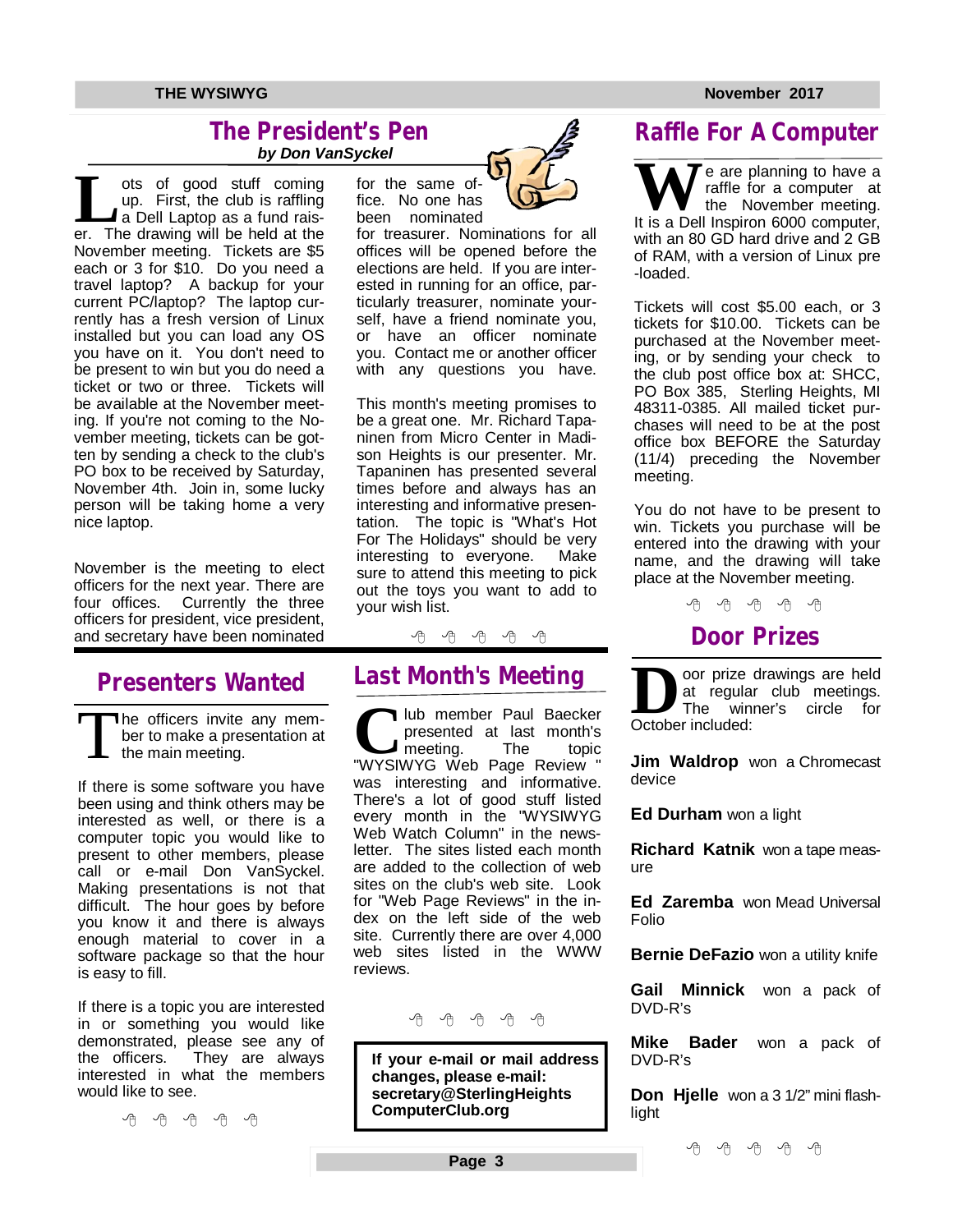# **Club Officer Election Announcement**

**I** t is time to elect our officers. Here is the process, the possitions, and responsibilities:

The nomination process is simple. Any member is eligible to run for any office. You can nominate yourself or have another member nominate you for one or more of the offices. All the offices (president, vice-president, secretary, and treasurer) are elected in November for a one year term, January through December. Nominations are taken in September, October, and November before the elections. The elections are held at the regular November main meeting.

Only SHCC members can vote. The elections are held during the business portion of the meeting. The person with the majority of the votes for an office is the winner for that office. A person can only hold one office at a time.

The jobs of each office are flexible. Some are defined, some change from office to office depending on the officers' capabilities and availability.

The president is ultimately responsible for everything but being responsible doesn't mean the president has to do it all or even should. Delegation and management is all a part of the president's duties. The president makes sure the meeting topics are set, the speakers are prepared, runs the regular club and officer meetings, audits the monthly treasurer report and membership databases, tracks door prizes, and monitors most of the club's activities. It is not as busy as it sounds. The WYSIWYG column is optional, but a great forum to pass along information to the members. The president also makes sure that the different coordinators are appointed and do their jobs. The president enforces the constitution and club's policies. The president does whatever things cannot be done by anyone else.

The vice president has the catch all job. The person must be flexible and be prepared to run the main and officer meetings if the president cannot. This officer usually picks up a project or two during the year to lift the burden from other officers. The vice president arranges for meeting speakers, but help is available as needed.

The secretary maintains the membership database which is tracked in an Access database (SHCC owned). The secretary audits the treasurer report to make sure that the membership money collected matches the membership counts in the database, print the mailing labels for WYSIWYG mailing, prints a report for member check in at the main meeting, and maintains several reports such as a membership list. The secretary mails out dues due notices, and mails out the monthly WYSIWYG. (Preparing the WYSIWYG is not the secretary's responsibility, but instead is the duty of the newsletter editor.). The secretary makes sure that sign-in table materials needed at each regular meeting are there early before people start showing up.

The treasurer maintains records for all the money taken in and paid out

from the club's checking account. The SHCC currently uses Quicken (SHCC owned) to track the funds and generate reports for the officers. The treasurer also audits the secretary's membership counts. The treasurer makes reports to the officers at the officers meeting and four times a year to the club's membership. The treasure is responsible to get all SHCC funds into the checking account and responsible to generate checks for all expenses.

All the officers attend the officer meeting that takes place during the week after the main club meeting. The date, time, and location are flexible to the agreement of all officers. Historically these meetings have been at 7:30PM on the Monday or Tuesday after the regular meeting.

 concerning the duties, feel free to We hope everyone considers this invitation; this call to service. It does involve some work but can be a lot of fun. Normally it takes a few hours a month beyond the main and officers meetings. The president's job takes more, and how much more depends on delegation. If you have any questions contact any of the officers.

一个

### **What The Equifax Breach Means To You** *From the Ask Leo Newsletter <https://askleo.com>*

**O** do next. ne of the largest data breaches in history has left many wondering what to

On September 7th, the U.S. credit reporting company Equifax announced they had suffered a massive data breach some months earlier.

Equifax's handling of that breach has since been termed a "dumpster fire" by noted journalist

Brian Krebs. Their instructions, website, and tools to help you determine if you've been impacted have been nothing short of a total mess. The term I'd use instead of dumpster fire isn't appropriate for a family publication.

All indications are that if you've ever had a credit report, your information is likely part of this mess. Even if you're not sure, it's best to assume it.

So. What now?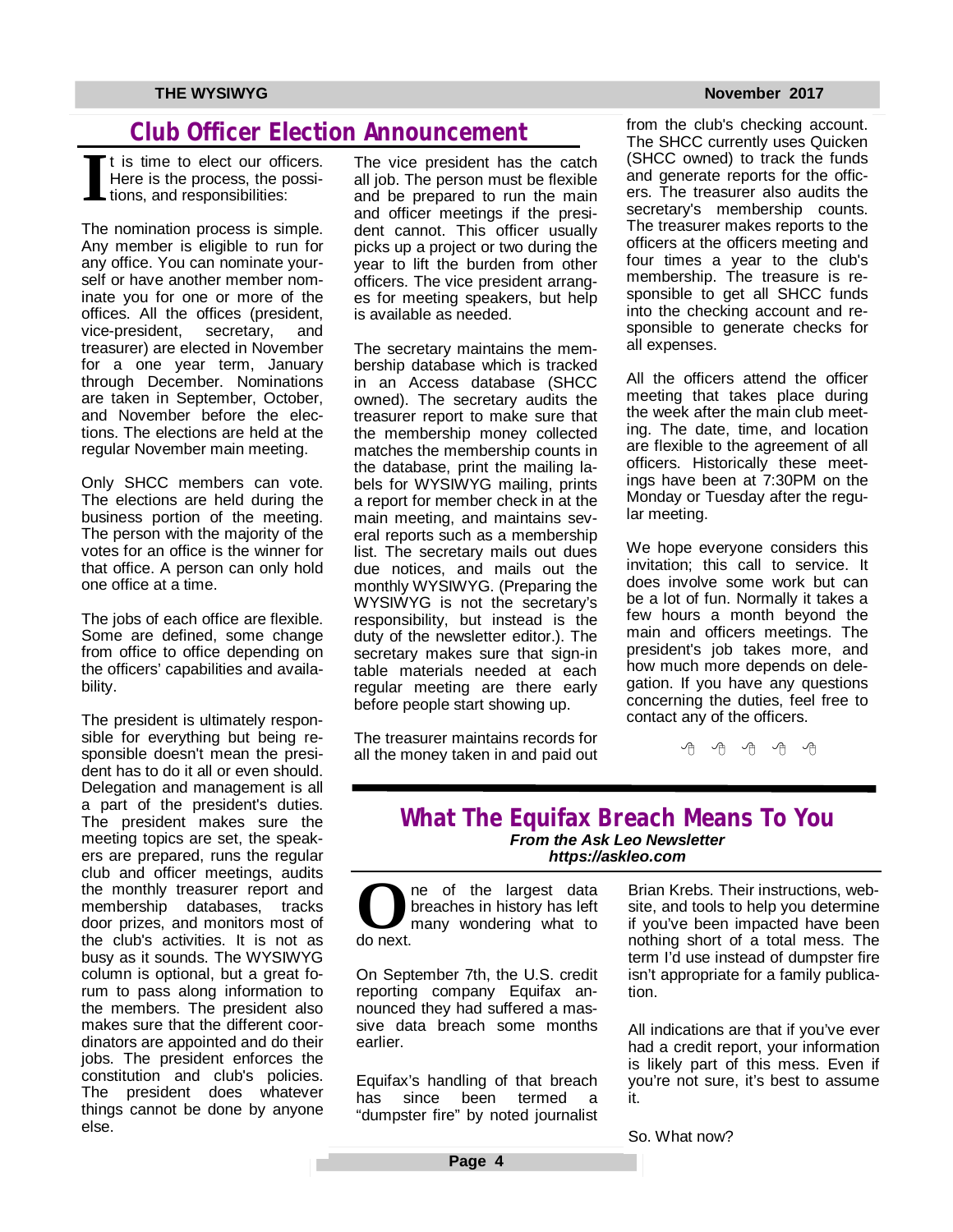#### **It's not about passwords**

Most of the breaches I discuss are serious because they include account IDs and (hopefully hashed) passwords. The theory is that attackers could use that information to access your existing accounts.

When that's the case, the general

advice is to change the passwords on any affected accounts and make sure that you're not using the same password on multiple accounts.



While the latter is always important advice (even when you're not the subject of a breach), changing your passwords won't help in this case.

Passwords weren't involved.

#### **It's about personal information**

The stolen information is said to include:

- Names
- Social Security numbers
- **Birthdates**
- Addresses
- Driver's license numbers

In addition, some people had their credit card numbers and credit report dispute documents (which include personal identifying information) stolen as well.

The hackers apparently have had access to all this information for a couple of months.

#### **Why this is bad, very bad**

Two words: identity theft.

Consider just the first four items in the list above: names, Social Security numbers, birthdates, and addresses. That's generally enough to open a credit card account in your name — a credit card account hackers could use and that the

credit card company will think is your responsibility.

There are more scenarios beyond just credit cards. Most probably involve getting credit or loans in your name without your consent or knowledge. You are then faced with having to contest those charges, and may have trouble using your credit legitimately, since the hackers will have tarnished your good reputation in the eyes of banks and creditors.

#### **What you can do next**

The single most important thing you can do is *simply pay attention*. Pay attention to your bills, credit cards, paper junk mail, and to what looks like spam that lands in your inbox.

**Watch all your monthly bills for unexpected charges.** This isn't limited to credit cards, but any charge for which you are notified via paper or electronic mail. If they're not legitimate, contact the company *immediately*.

**Monitor your credit cards closely**. In my opinion, simply reviewing the paper statement once a month isn't enough. I enable online access and check more frequently — every few days or at least once a week. In addition, I use credit card services that notify me by text or email each time a charge over a certain amount is made. If I can, I set it to any charge over \$1, so I know exactly what's happening. If you see something suspicious, contact the credit card company *immediately*.

**Open the junk mail in your physical mailbox**. Often the first notification that something is amiss is a statement or welcome letter from an account you've never heard of. You've never heard of it because you didn't open it — the identity thief did. If it looks like someone opened an account in your name you did not authorize, contact the company *immediately*.

**Watch the spam that lands in your inbox (#1)**. What you think is spam, because it's about a company or an account you don't have, could potentially be "legitimate" in that it's actually from the company mentioned, and you do have an account with them … an account opened by an identity thief. If you suspect that's the case then contact the company *immediately*.

**Watch the spam that lands in your inbox (#2)**. Phishing attempts are likely to be on the rise. Using the stolen information, hackers craft even more convincing (yet fake) emails trying to get you to fall for their schemes. Pay extra close attention to all email that leads you to log into your bank, credit card company, or any other website that deals with your personal information. Never click on the link to those sites in email, but instead go to those sites using your own links and bookmarks.

If you find you are the victim of identity theft, even for just a single account, it's important to contact law enforcement as well. Many of the remedies and mitigations rely on police or other formal report being filed.

#### **What you might consider**

Part of the mess that is Equifax's handling of this situation revolves around a tool on their website set up to help people determine whether or not they are impacted by the breach. As I write this, it's poorly constructed and exceptionally uninformative. I honestly can't recommend using it just yet.

The traditional response to identity theft is to set up a credit lock or credit monitor on your credit reports. It's a hassle you have to do yourself with each of the three major credit<br>reporting companies: Equifax, reporting companies: TransUnion, and Experian. There are two problems:

1. How can we trust Equifax to get it right, in light of this massive breach?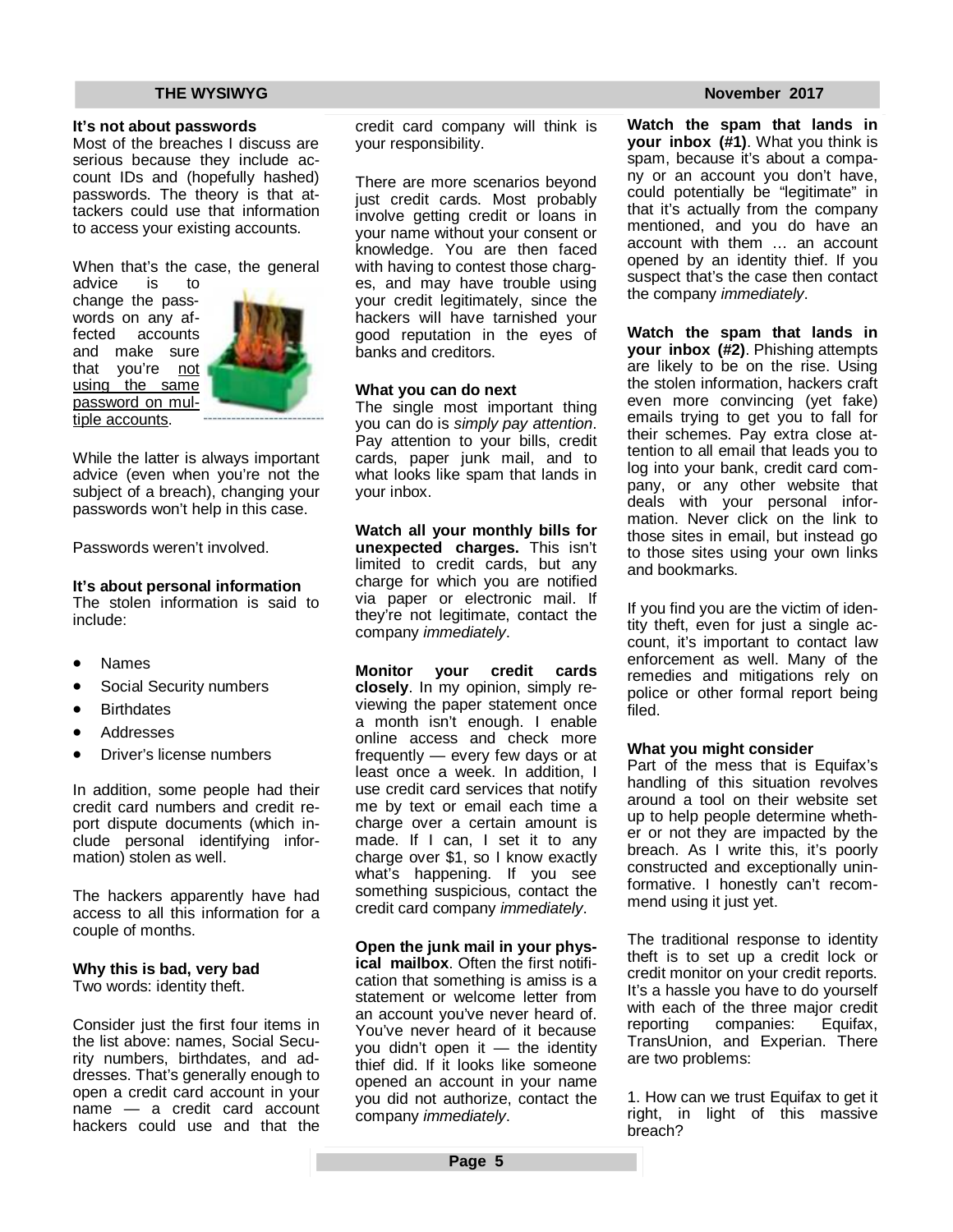2. Depending on where you live, it may or may not be free. In my state (Washington), I'm required to actually *be* a victim of identity theft, with a corresponding police report to prove it.

I have to admit I'm seriously considering it anyway. I'm also paying attention to any activity on any of the free credit reporting sites, such as Credit Karma. (**Important**: there are many misleading "free credit report" sites out there. The official site to get your free annual credit reports, as confirmed by the FTC, is "annualcreditreport.com".)

An alternative is a more restrictive credit freeze, which is something embraced by Brian Krebs, and something I'm now also considering.

#### **Stay Alert**

As I said above, it's important to pay attention to what's happening to your money and your credit. With random threats, breaches, and hacks happening periodically, that's good advice even without the Equifax mess.

More details about the Equifax breach will no doubt come to light in the coming days, hopefully along with more concrete ways to determine if you're impacted. Keep your eyes on the news and other information sources to keep up-to-date.

#### **Updates**

**2017-09-14**: I did end up freezing my credit with Equifax and Experian, and signing up for the free tier of TransUnion's "TrueIdentity", which also allows you to "lock" access to your credit profile. The process was not painful, and all accomplished online. Equifax was free, having removed the fee for a credit lock until the end of the month at least, and I paid Experian \$11 (the fee is based on what state you live in). If you freeze your credit: **DO NOT LOSE THE PIN** you're assigned. Seriously, I can't overstate the importance of having that PIN should you need to unlock your credit for any reason.

**2017-09-14 #2**: I also just received my first spam mentioning the Equifax breach specifically. It's likely a phishing attempt in the guise of a free credit report offer. *Never respond to or act on unsolicited requests* like that. They are almost certainly bogus. Instead, go to known resources — such as those I've listed above — yourself.

*This article is republished, with permission, from the Ask Leo! Newsletter.* 

9 9 9 9 9

### **Pay With Your Phone - Maybe Soon by Phil Sorrentino, The Computer Club, Florida <http://scccomputerclub.org/Philsorr.wordpress.com>**

A ndroid Pay and Apple Pay<br>are payment services devel-<br>Google and Apple respectively. ndroid Pay and Apple Pay are payment services developed and supported by They both support in-app and tap-to

-pay purchases on their respective mobile devices (phones, tablets, watches). You can use your phone for so many things already, why not add purchasing to the growing list? Your phone is usually in your -



hands anyway. Why bother trying to get out your credit or debit card from

your wallet or handbag? Just use the phone to authorize the purchase. It's really very easy and recent statistics indicate that either system can be used in over 700,000 stores in the US.

In-app purchases are purchases of extra content or subscriptions that you can buy while in an App, using your mobile device or computer. (Not all apps offer in-app purchases, but if they do, you will see "Offers In-App Purchases" or

"In-App Purchases" on the app page possibly near the "price", "buy" or "get" button.) In-App purchases may be consumable, like "game currency" or "game hints", or non-consumable like "an Upgrade to a Pro Edition", or an offer to "Remove Adds". An In-App purchase may allow you to purchase a subscription to a newspaper, a magazine, a game, or even a service like Netflix.

Tap-to-Pay purchases are purchases you make at a store, at the Point -of-Sale (POS) terminal, using just your mobile device. (The POS terminal must be a contactless capable terminal.) Your mobile device takes the place of a credit or debit card or cash. Tap-to-Pay purchases are made by bringing the mobile device near the point-of-sale terminal and authorizing and starting the purchase by taping the terminal or possibly pressing a button on the device screen. In order to accomplish this, the device must have a Near Field Communications (NFC) capability built into the device. The Apple iPhone6, iPhone6Plus, iPh-<br>one6S, iPhone6Splus, or an iPhone6Splus, or an iPhoneSE all have the capability built in. Android devices with version 4.4 Kit-Kat or higher are capable if they also have NFC circuitry in the device (check in Settings in your phone or check the user manual for your particular device). NFC is a set of short range wireless technologies and communications protocols that enable electronic devices to establish communication when brought to within 4 cm (1.6) in) of each other. (Communications protocols are a set of rules that allows two or more participants on a communications network to exchange information.)

So, believe it or not, in your smartphone there may be four different communications capabilities, each of which also includes an antenna. That little phone is really packed with electronics. Just for review, the communications capabilities are: NFC for very close communications, almost touching the phone, up to 1.6 in; Bluetooth,

#### **THE WYSIWYG November 2017**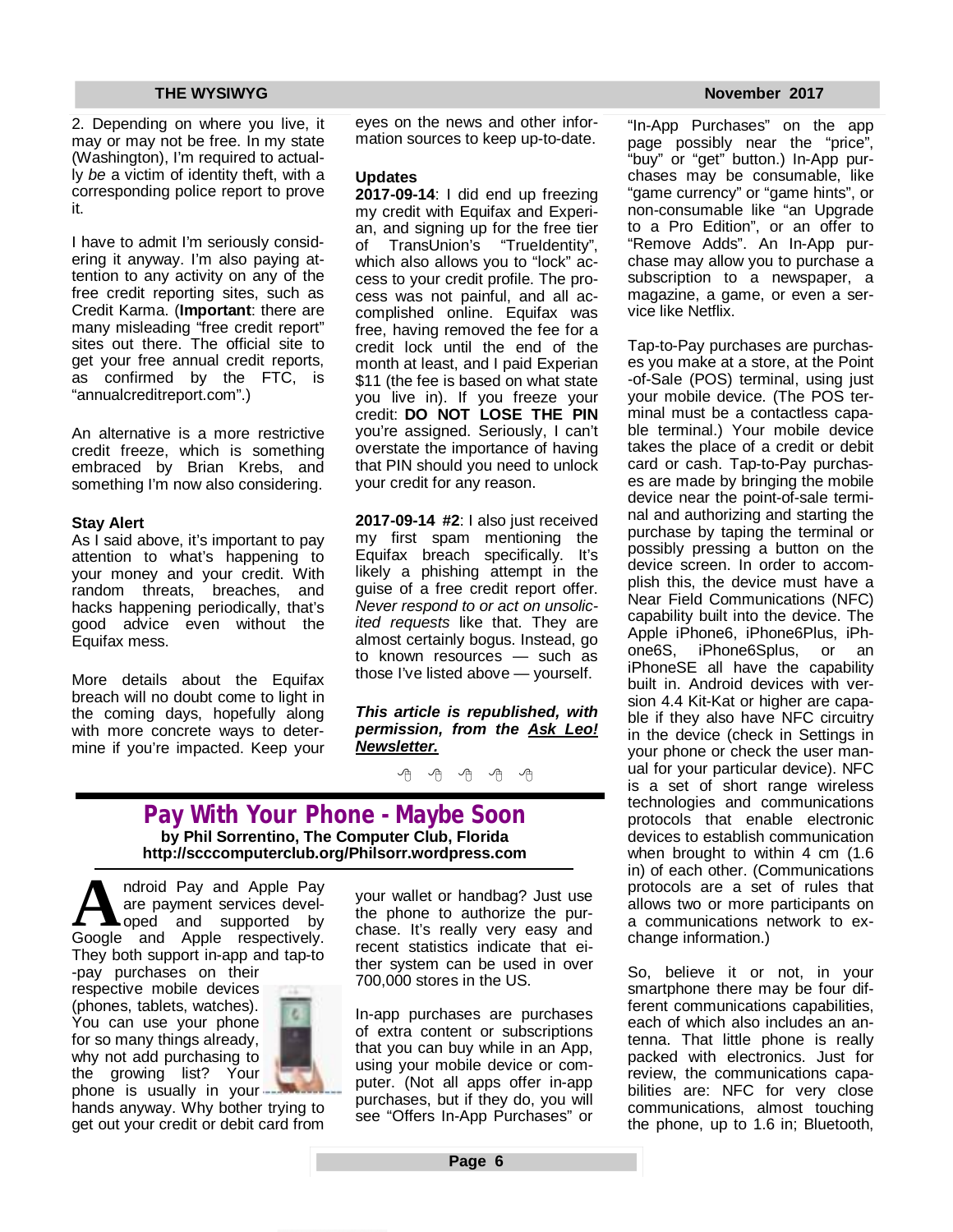for a personal area network up to 10 meters around the device; Wi-Fi, a local area network up to maybe 100 meters; and of course, 3G or 4G Cell Phone Tower communications, capable of distances of up to 45 miles. (In populated areas, a cell tower may never be more than a few miles away, but in less populated areas the tower may be beyond the phone's capability. Note that a typical cell phone has enough power to reach a cell tower up to 45 miles away, but depending on the technology of the network, the maximum distance may be as low as 22 miles, due to the timing requirements of the network.)

But back to paying with the phone. In order to make a purchase, you need the appropriate App, Android Pay for the Android phone and Apple Pay for the Apple phone (or Samsung Pay for certain Samsung phones). Once you have downloaded the App, you can add a credit or debit card to the App. You can use the camera to capture your card information or you can enter it manually. This is the card that will eventually be charged for the purchase. You can change the card to be used at any time. Although most cards from almost all U.S. banks can be used, some cards may not.

As with many new technologies, one of the biggest concerns with something like Apple Pay or Android Pay is security. And so, one of the reasons you may want to use your phone for a purchase is because of the improved security over a similar transaction made by a credit or debit card. The purchasing process is a little different in that your card information is never used during the transaction. Instead, a virtual account number, or one-time transaction code is created and used for the transaction, in place of your true card information. The transaction code can only be used once, and may even expire after a set period of time. Additionally, fingerprint ID authentication is used on devices where a fingerprint reader is available. On devices without a fingerprint reader the purchase is authorized with a password (great, another password to remember). So, if this system provides better security because of the way it works and if it is more convenient than using a credit or debit card, this may be the way many future purchases will be made.

By the way, Android Pay is different from Google Wallet. Wallet is not for purchasing, it is a peer-topeer method of transferring money to another person. As the advertisement for Google Wallet states "Google Wallet is a fast, free way to send and request money. You can send money to someone us-

ing just their email address or phone number – they don't need to have the Wallet app. All you need is a Google Account and a debit card to get started." And let's not forget that Apple has recently announced a Peer-to-Peer mobile payment service that will be in the new iOS 11 Operating System. These money transfer systems may just be an indication of a world that has become more dependent on mobile devices and less reliant on cash for transactions.

*This article has been obtained from APCUG with the author's permission for publication by APCUG member groups.*

西 伯 伯 伯 伯

### **What The CCleaner Hack Means To You** *From the Ask Leo Newsletter <https://askleo.com>*

*How about a word on CCleaner. Do you still recommend?* 

#### **I do.**

**I** don't believe in "one strand you're out". CCleaner maints a valuable tool for y computer maintenance needs... don't believe in "one strike and you're out". CCleaner remains a valuable tool for your

… regardless of what is being said by some click-bait headlines.

#### **What happened**

For one month, downloads of CCleaner version 5.33.6162 included malicious software.

It's a company's worst nightmare. I'm constantly telling people to download software from the official download site to avoid unexpected add-ons in the form of PUPs and malware. When the official site itself is compromised, even that advice doesn't help.

Avast (the new owners of Piriform's CCleaner) has updated the product to remove the malware, and current downloads are

safe. They're also in the process of determining the exact scope of the attack, who was vulnerable and to what degree, and what safeguards they need to avoid this type of thing happening again.

Initial indications are that while the malware has affected over two million machines, it's effectively been neutered. The malware itself did nothing malicious, other than act as a gateway for the potential backdoor installation of additional malware. The command-and-control servers used to make that delivery have been taken down. The current understanding is that this was a

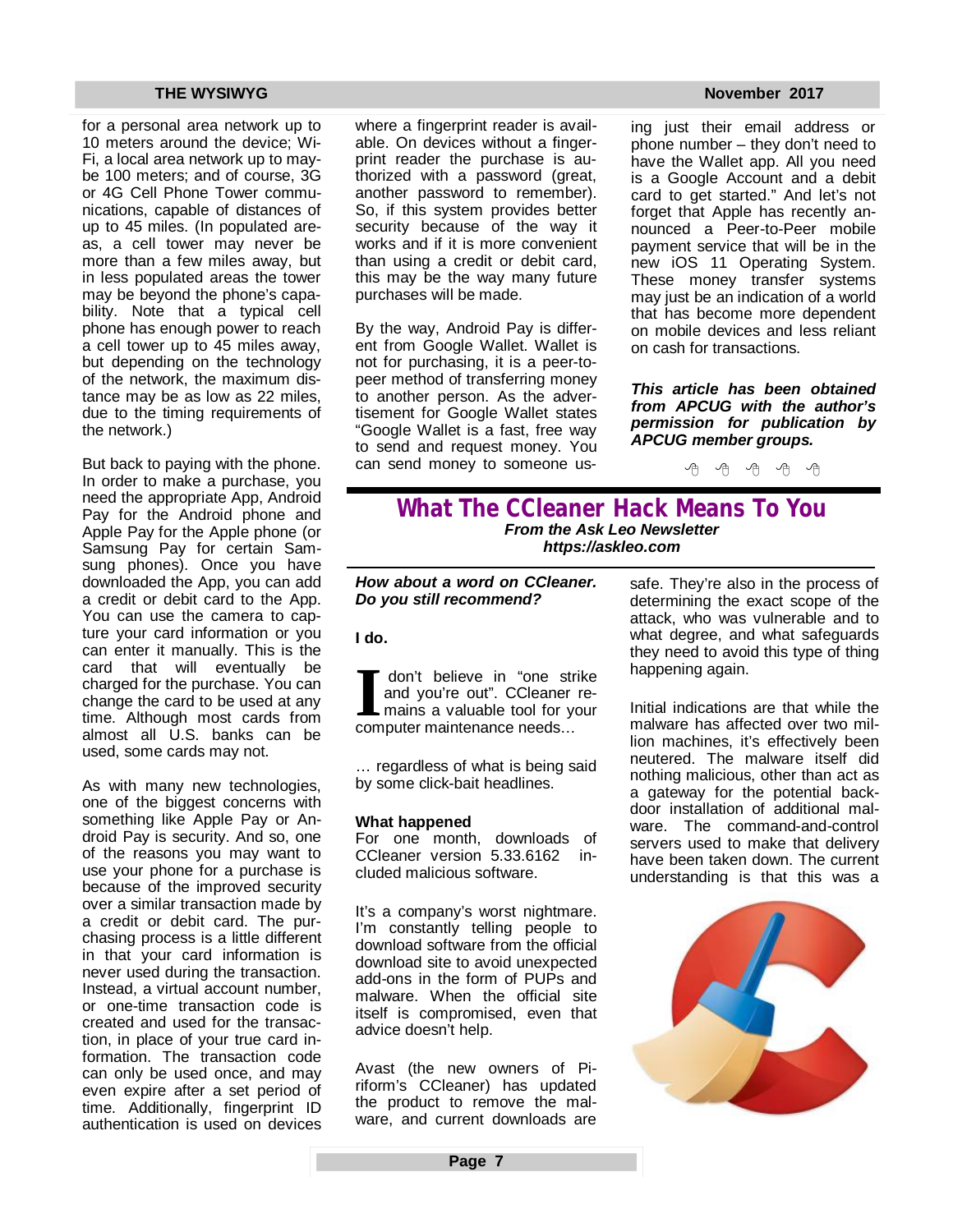targeted attack on "select large technology and telecommunication companies", according to Avast. Consumer machines were characterized as "uninteresting" to the malware.

#### **What seems to have gone well**

In my opinion, Avast has done a good job of publicly reporting the issues, and continuing to report on the progress of their investigation.

Of course this should never have happened, but as I've said before: there's no such thing as perfect security. What's arguably at least as important as good security is the quality, speed, and honesty in response to security issues that are discovered.

So far, Avast appears to be handling it well.

#### **Disappointing headlines**

I wish I could say the same for some of their competitors.

In recent days, I've seen at least two cases of companies I would characterize as being in competition with either Avast or CCleaner publishing headlines and "analysis" I can only characterize as hyperbole. Rather than addressing the specific issues encountered, and perhaps contrasting their own product in comparison, they seem to be using this event as an excuse to use the worst possible terms and impacts to characterize CCleaner (or Avast) as no longer trustworthy and something that should be immediately abandoned.

I don't agree. Not at all. So much so that my opinion of those other products has been somewhat diminished.

#### **The worst-case scenario**

One thing I've seen referenced is what I often refer to as the "nuclear option" when it comes to malware.

Specifically, some competitors have recommended that you completely reformat your machine and reinstall Windows from scratch if you happened to install the affected version of CCleaner.

In an absolute sense, that option is valid. Once you have malware on your machine, you have no idea what it might have done. *But that's true for any and all malware, at any time and from any source.* Why they happened to make that recommendation in response to this specific situation becomes highly suspect if they're not making it any other time.

At a more practical level, it's gross overkill, and in my opinion, unwarranted.

At worst, you might restore from a backup image taken prior to CCleaner's installation. Honestly, even that is overkill, and not something I recommend or will do myself.

#### **What I recommend**

My response to this is pretty simple, actually:

- Update your copy of CCleaner, if you plan to use it, or simply uninstall your current copy. You can always reinstall later when you need the tool again.
- Run up-to-date anti-malware scans. Your automated scans and updates may be enough, but to be on the safe side, have your security tool run a complete scan manually.
- Stay alert to more news. If something more troubling is discovered, then take action in proportion to its severity. Right now, I'm not expecting anything major at all.

Most of all, I'm *not* recommending that you abandon CCleaner. It remains a good and useful tool.

As long as Avast's response continues to be appropriate, I see no reason to bail.

*This article is republished, with permission, from the Ask Leo! Newsletter.* 

平 平 平 平 平

**What Is A "Database" Anyway?** *by Jim Cerny, Sarasota Technology User's Group, FL [www.thestug.org](http://www.thestug.org) [jimcerny123@gmail.com](mailto:jimcerny123@gmail.com)*

**A** "database" is an organized<br>collection of data<br>through a software program on "database" is an organized collection of data (accessed on-line or your computer) which allows many options for updating and viewing that data. If you know about "spreadsheets" then a database is similar to a spreadsheet, but more powerful. Like a word processor is to text or like a spreadsheet is to numbers, a database is to information.

You may not realize it, but you are probably already using a database every day. Your "contact list" for your email and your cell phone is a database, as is your calendar and photo organizer. Small and large businesses use a database application to keep information on their suppliers, customers, inventory, and much more. I think it is very helpful to have some idea of what a database is and how it can be used.

For our example, let's take some information that we all probably use every day – our address book or contact list. We build up the information in this list by adding new names, addresses, phone numbers, email addresses, etc. We also are able to view the information we have entered and have

#### **THE WYSIWYG November 2017**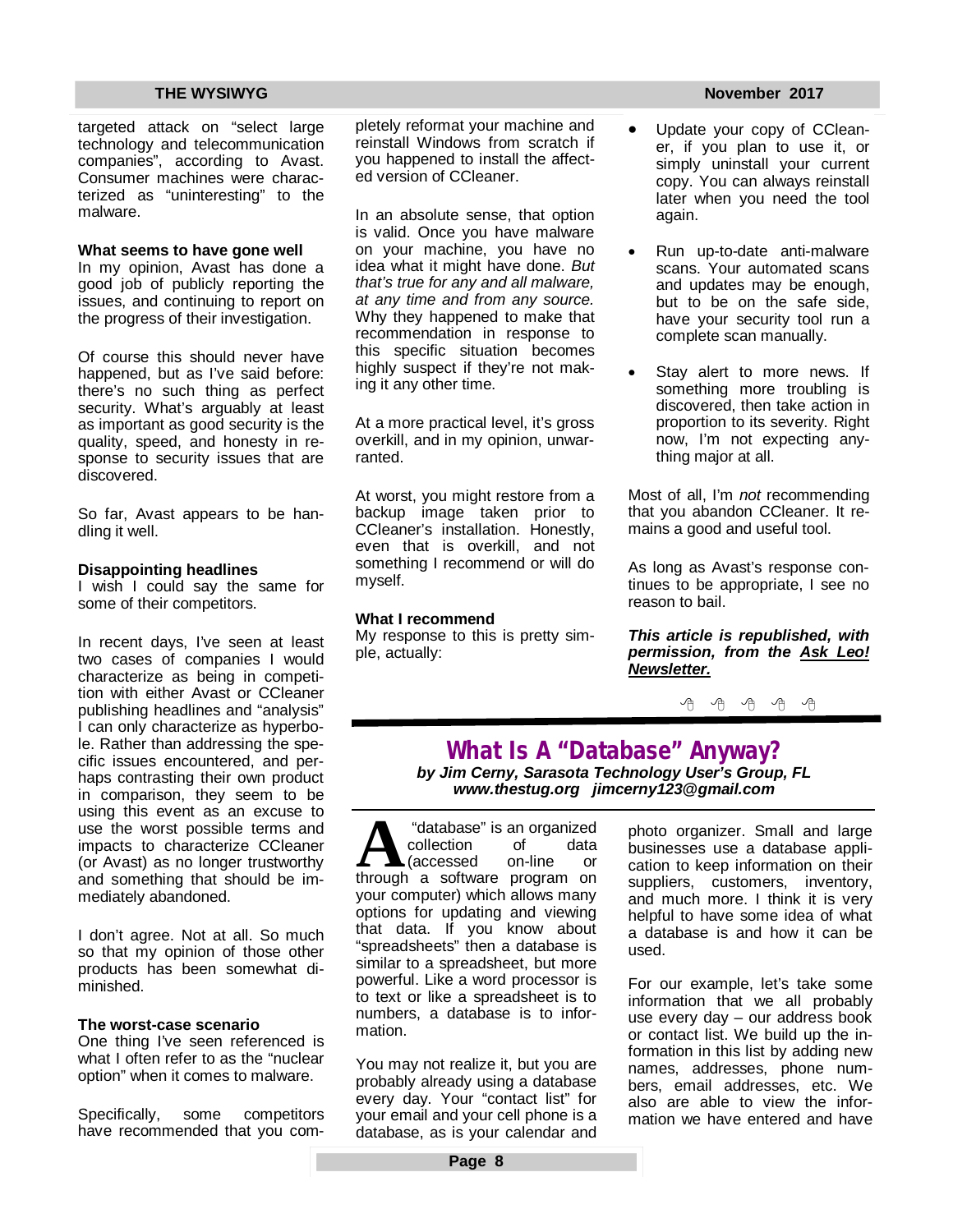a way to update it with new or changed information. In addition, we can SEARCH all the information for certain things and produce a short or long list of information in the database based upon our search request criteria. Let's use our "contact list" as an example. If we have a database of names and addresses, we can "search" the database by entering the first letter of a name and we may see a list generated of all names that begin with that letter.

As we add more letters in the search box, the list of names is shortened based upon the letters we entered. So, if we enter a "j" we get all the names that begin with the letter "j" and if we enter "jo" we get all the names (first and last names) that begin with "jo", such as john, johnny, jones, jocks, etc. Entering text in a search box is really providing a FILTER to screen your data to find what you want. With a database, you can use filters to create lists based upon what you are looking for. You will also be able to SORT the data. Here are some examples of "requests" that may be done using a database of addresses:

 List all addresses with a Florida zip code sorted by the zip code.

• List all people who have birthdays in June.

 Sort my information alphabetically by first name.

In addition to the above (which, by the way, may also be done by a spreadsheet application) a database has ways of linking or associating data. Of course, the data must have been ENTERED into the database in order for you to find it! A good example of grouping data, using your address list, is "tagging" or assigning some category to data elements. Suppose in your list of addresses you have garden club members, a bridge club, a church group, and other categories. You can "tag" or assign each of these categories to one or more people in your address list.

Remember that one person may be assigned to more than one category. John, for example, may be in your garden club and in your bridge club. When you assign people to different "groups" in your email contact list this enables you to send a group email to everyone in that group. Pretty cool, eh? Can you imagine the huge databases used by airline companies or the military? Not only customer information but parts, inventory, sales, and so much more information can

**THE WYSIWYG November 2017** 

be organized and available in different ways for different people. Of course, there are many more tools, options, and capabilities to a database application. Each may have many possibilities and some limitations, but I think this article will help you understand the basic concepts about the databases you are already using.

*This article has been obtained from APCUG with the author's permission for publication by APCUG member groups.*

一个 一个

# **Educating My Phone - Graduating To A Smartphone**

*by Greg Skalka, Under the Computer Hood User Group, CA [www.uchug.org](http://www.uchug.org) [president@uchug.org](mailto:president@uchug.org)*

Though I have built many<br>
computers over the years,<br>
and used and experiment-<br>
ed with lots of technology, for the hough I have built many computers over the years, and used and experimentlongest time I have resisted getting the one tech item that now seems to be pervasive in our society - a smartphone. I've had mobile phones, but only "dumb" cell phones. I've had flip phones that could only place voice calls, and a slide phone that allowed talking and texting, but until recently I'd resisted getting a phone that provided access to the Internet. Now at last I am "graduating" to a true smartphone.

Now, I'm not opposed to technology. I am an electrical engineer by profession, and currently work for a company designing digital radio systems that may be used to connect cell phone towers to the phone network. I have used computers since before the original IBM PC-XT. I have owned and used all manner of computers, laptops, tablets, Chromebooks, music players, GPS receivers and digital cameras and video recorders. I pay for a mobile phone plan that covers three smartphones (my wife and daughter have iPhones, my son has a Google Nexus), but I've never graduated from my dumb phone. Until now.

There are a lot of reasons I've held back until now. I'm pretty valueconscious (some would say cheap) and for a long time I felt having a smartphone was not worth the cost - mainly in the cost of the phone plan. When data plans were around \$40 a month, and my home broadband Internet service was about the same, it made me wonder why I had to pay twice; once to have Internet access at home, and again to have it away from home. The phones themselves are what I would consider pretty pricey as well. While none of the computers that I use today (desktop or laptop) cost me more than \$500, this appears to be about the median price for smartphones.

While the capabilities of smartphones are impressive, the cultural phenomenon of the smartphone is not (at least to me). I really would like to be able to access the internet from practically anywhere, and look with a bit of envy at those searching the web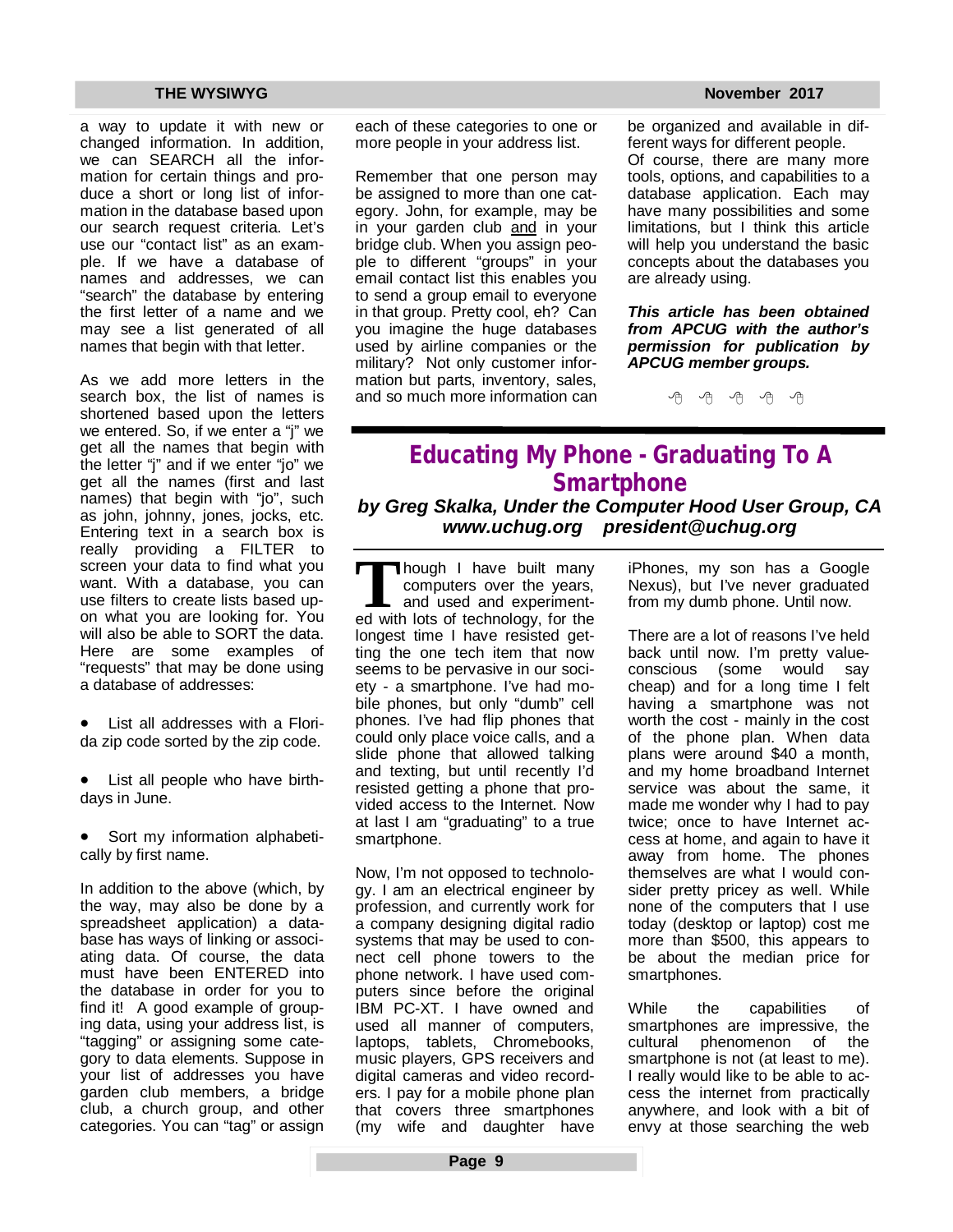and getting real-time traffic information while out and about. To scan a product bar code in a store and then search the web for additional information, alternatives and better pricing is very powerful. I don't feel a great need to have my emails with me wherever I go, however; I think being able to communicate via text messaging is plenty good.

For all the good that smartphones represent, I believe there definitely is a dark side. It seems almost everyone has a smartphone, and many can't seem to put them down. Opioid drugs are very useful in pain treatment, but when abused, they can be very addictive, and ultimately destructive. I see the same things in smartphones - a great and useful tool that has the potential for great abuse. Now, maybe great abuse on an individual scale is uncommon, but I worry what these devices are doing to our society. I all too often see families seated at a table in a restaurant, with each family member devoting their full attention to their own smartphones rather than each other. My wife suffers from motion sensitivity and so does the driving whenever we travel together; this gives me the opportunity to observe the drivers in the cars around us. I've found it is not unusual to see half of those drivers holding their phones while driving, presumably talking, texting or worse. Unlike laptop computers, smartphones have had traffic deaths attributed to their use, and laws enacted to hopefully prevent their use in situations like driving, where the distraction could be dangerous.

While I was concerned about the added cost, part of my reluctance

to getting a smartphone was my desire to not risk becoming "one of them," those zombie -like people that can't put their phones down. I never want to ignore



those I am with in deference to these little electronic gizmos, or risk stepping out in front of an oncoming car because I've tuned out everything but that little device in my hand. Stephen Hawking and Elon Musk are smart guys, and they have both expressed concerns about the potential threat to the human race that artificial intelligence could pose if its development continues. In the same way, I fear we are well on our way to trading away our humanity for these addictive little handheld screens.

So, what made me change my mind and submit to the dark side of smartphones? Is it similar to the argument that "it's not guns that kill people, but people that kill people"? I do hope (and believe) I can ignore their siren song and not use a smartphone in an overtly antisocial manner.

In the end, several factors conspired to put a smartphone in my hand (unlike my slide phone, it is too big for my pocket). Though my slide phone served me well for many years, it has started to become unreliable. Though its builtin camera is poor by current digital camera standards, I found it very handy simply because it was almost always with me. I became dependent on its ability to photograph store product tags for items I wanted to research, and send photos of what I'm doing to my kids. Recently, however, it had

started to fail me, more often than not taking photos that look like they were taken in Andy Warhol mode (colorful and cartoonish). Finally, attempts to use the phone camera were greeted with the

screen message "Camera not available." It was not the lack of the Internet; it was the lack of a camera that pushed me over the edge.

At the same time, I found that phone plans have changed, with data included in our current T-Mobile family plan for each of us, whether we were using it or not. With extra charges for data overages replaced with data throttling when your monthly limit was reached, my concerns over an increasing bill were eliminated. I had been reluctant to change to a smartphone as I thought it would result in a bigger bill due to adding a data plan for it. As it turned out, I had been entitled to use over 2 GB of mobile data all along (and had only been using a few MB of data sending photos with my slide phone). I had the power to have a smartphone all along; all I had to do was click my heels together in the T-Mobile store (so to speak).

With my slide phone broken and data available in my phone plan, the only remaining issue to graduating to a smartphone was the device. Since my needs were modest, I expected the price to be modest as well. I consulted with my son, also an electrical engineer, on his choice for a smartphone, but found he had just copied a more knowledgeable friend when he bought his Google Nexus off the web. I looked on Amazon for unlocked smartphones and found promising candidates in the \$120 to \$170 price range, but concerns about being able to use these on our plan had me look at the T-Mobile



**Page 10**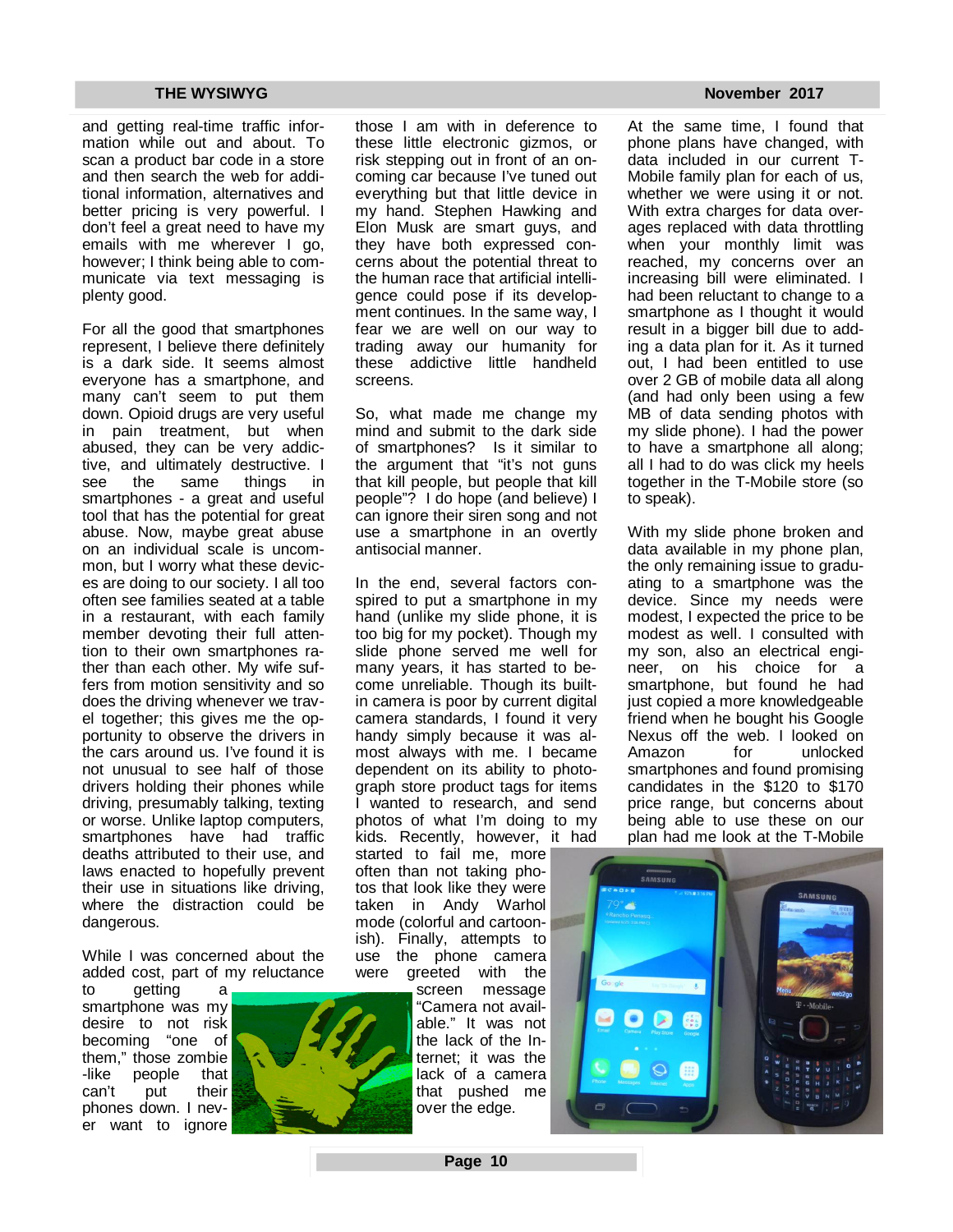web site. The best candidate seemed to be a Samsung Galaxy J3 Prime, which could be bought outright for \$150.

Heading with my wife to the T-Mobile store (the phone account is in her name), I felt kind of like a vegan heading to In 'N' Out for a Double-Double, or a diabetic heading to the candy store. Like the recipient of a mail-order bride, I was filled with both excited anticipation<br>and apprehension Having a apprehension. Having a smartphone would allow me to do many things I had only dreamed of, like get answers to questions myself when out, rather than have to ask my wife to look things up on her phone. I could get apps and do fun things like check on traffic and control lights at home. Having a smartphone might change me, however. I might become antisocial. I'd have to find a way to carry this larger object and avoid breaking it or losing it. Would I be satisfied with what I had or want more?

At the T-Mobile store, I was able to have my contacts and my few feeble photos transferred from my slide phone to my new smartphone. They took out the 16GB micro SD card from my old phone and put it in my new phone, but I immediately began plotting to get a much larger SD card for the smartphone. I looked at cases for my new phone at the T-Mobile store but they all seemed expensive. I was able to get a nice case with belt clip (my initial experiment with carrying the phone) for a lot less. I didn't take the phone out much until I'd gotten the case, as I was concerned about damaging it. This caution proved to be justified, as I've already dropped the smartphone in the Fry's parking lot once (but the case protected it).

Now I've moved into the 21st century, joining the over 3 billion humans that use smartphones. The phones may be smart - let's hope all the users remain so.

*This article has been obtained from APCUG with the author's permission for publication by APCUG member groups.*

有 有 有 有 有

# **Open Source Software**

*by Geof Goodrum, Potomac Area Technology and Computer Society [www.patacs.org](http://www.patacs.org) [linux@patacs.org](mailto:linux@patacs.org)*

#### **Jmol** – v13.0.

<http://jmol.sourceforge.net/.> Free GNU Lesser General Public License Java source code and executables for Microsoft® Windows®, Apple® OS X® and GNU/ Linux® by Angel Herraez, Egon Willighagen, Bob Hanson, Miguel, Nicolas, et al. Jmol is a free, open source molecule viewer for students, educators, and researchers in chemistry, biochemistry, physics, and materials science.

#### Features include:

 The JmolApplet is a web browser applet that can be integrated into web pages. It is ideal for development of webbased courseware and webaccessible databases.

- A standalone Java application that runs on the desktop.
- The JmolViewer can be integrated as a component into other Java applications. Multi-language.
- Supports all major web browsers: Internet Explorer, Mozilla and Firefox, Safari, Google Chrome, Opera, Konqueror, IceWeasel, ...
- High-performance 3D rendering with no hardware requirements

#### **THE WYSIWYG November 2017**

- See the scripting documentation and also the Jmol Wiki file format page for complete details on file types that Jmol can read. Note that files which are compressed using gzip will<br>automatically be decomautomatically be decompressed.
- Animations, Vibrations, and Surfaces.
- Schematic shapes for secondary structures in biomolecules, including DSSR for investigating the secondary structure of nucleic acids.
- Measurements: distance, angle, torsion angle
- Exports to jpg, png, pngj (a png image that can be dragged back into Jmol to reproduce the exact model state the image was created from) gif, ppm, pdf, POV-Ray, Gaussian, Maya, vrml, x3d, idtf, web page.

### **Notepad++** – v7.3.3.

<https://notepad-plus-plus.org/> Free GNU General Public License source code and executable for Microsoft® Windows® by Don Ho. Notepad++ is a source code editor and Notepad replacement that supports several languages. Based upon the powerful editing component Scintilla, Notepad++ is written in C++ and uses pure Win32 API and STL, which ensures a higher execution speed and smaller program size.

Features include:

- Syntax Highlighting and Syntax Folding
- User Defined Syntax Highlighting and Folding
- PCRE (Perl Compatible Regular Expression) Search/ Replace

**Page 11**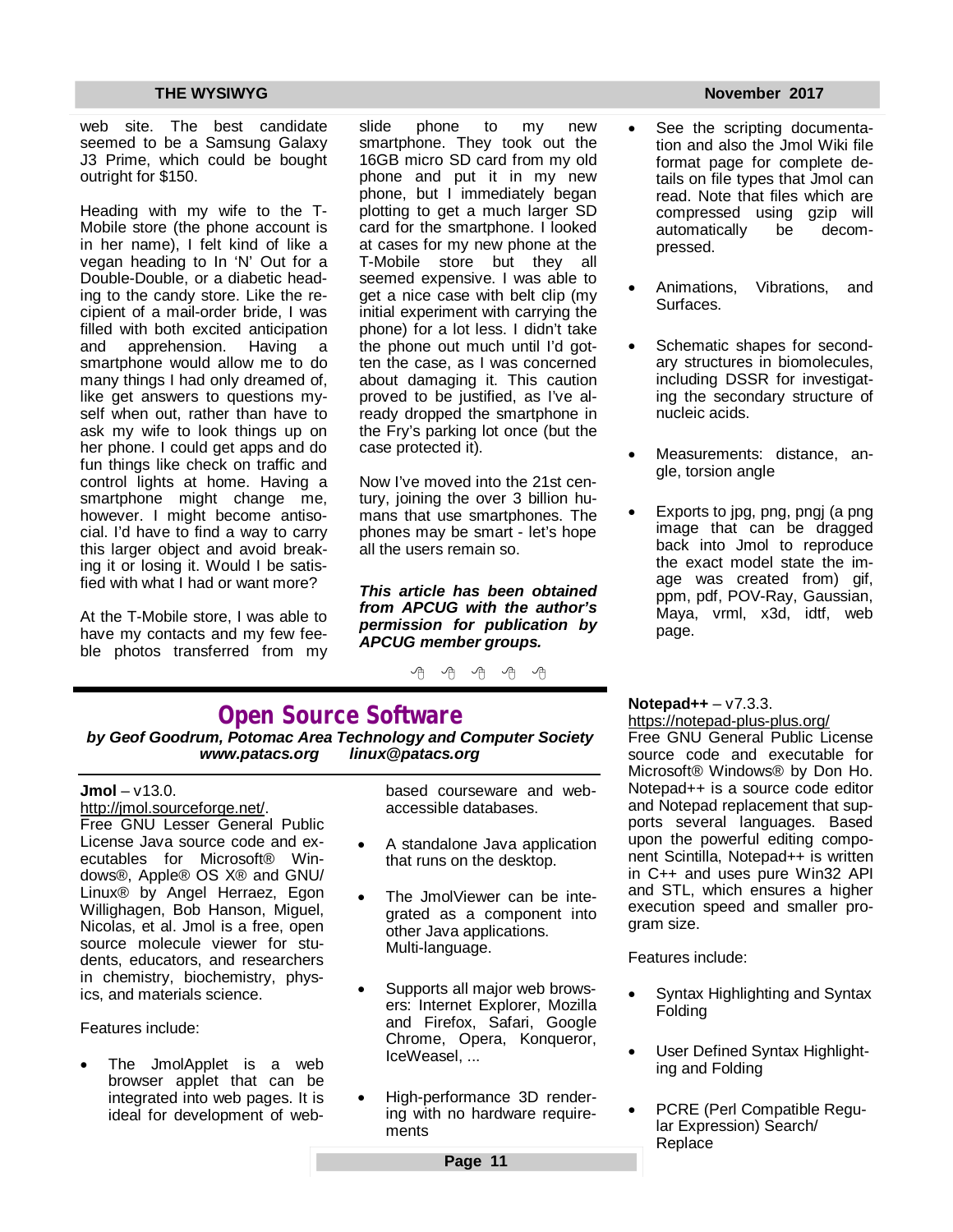- GUI entirely customizable: minimalist, tab with close button, multi-line tab, vertical tab and vertical document list
- Document Map
- Auto-completion: Word completion, Function completion and Function parameters hint
- Multi-Document (Tab interface)
- Multi-View
- WYSIWYG (Printing)
- Zoom in and zoom out
- Multi-Language environment supported
- Bookmark
- Macro recording and playback
- Launch with different arguments

### **Python Solitaire Fan Club Edition (PySolFC)** – v2.0.

<https://sourceforge.net/projects/> pysolfc/

Free GNU General Public License Python script and executables for Microsoft® Windows®, Apple® OS X® and GNU/Linux® by Skomoroh and Brian Lenihan. PySolFC is a collection of more than 1,000 solitaire card games. There are games that use the 52 card International Pattern deck, games for the 78 card Tarock deck, eight and ten suit Ganjifa games, Hanafuda games, Matrix games, Mahjongg games, and games for an original hexadecimal-based deck.

Features include:

 Modern look and feel (uses Ttk widget set)

- Multiple card sets and tableau backgrounds
- Sound
- Player statistics
- A hint system
- Demo games
- A solitaire wizard
- An integrated HTML help browser
- Lots of documentation.

**VideoLAN Client (VLC)** – v2.2.4. <https://www.videolan.org/vlc//>

Free GNU Lesser General Public License source code and executables for Microsoft® Windows®, Apple® macOS™ and iOS, Google Android™, FreeBSD and GNU/ Linux® by The VideoLAN Organization. VLC is a cross-platform multimedia player and framework, which plays most multimedia files, DVDs, Audio CDs, VCDs, and various streaming protocols. VLC media player is simple, fast, and powerful. It plays everything, files, discs, webcams, devices, and streams. VLC plays most codecs (MPEG-2, DivX, H.264, MKV, WebM, WMV, MP3, etc.) so no codec packs are needed. And VLC is hassle free with no spyware, no ads, and no user tracking.

*This article has been obtained from APCUG with the author's permission for publication by APCUG member groups.*

中 中 中 中 中

**VISIT THE SHCC WEB SITE: <http://> [www.SterlingHeightsComputerClub.org](http://www.SterlingHeightsComputerClub.org)**

**SHCC Post Office Box**

A fter 9-11 some of the rules<br>have been changed con-<br>These changes are intended to fter 9-11 some of the rules have been changed concerning post office boxes. make it more difficult for persons using post office boxes to remain anonymous, at least to the post office. If you send anything to the club's PO box, don't put a person's name on it. It's OK to use titles such as President, Treasurer, and such. If you use a person's name, your mail will sit at the post office until that person can get to the post office with ID and claim the mail. This just slows down your mail and inconveniences the addressee.

用用用用用用

# **Member Ads**

items ds are available free to SHCC members, and are limited to computer related for non-commercial purposes. Any ad shall be a maximum of twelve newsletter lines of text.

平 平 平 平 平

# **SHCC Emergency Cancellation**

**S S i** terling Heights Computer Club<br>
meets at Macomb Community<br>
College (MCC). We will meet<br>
if MCC is open and will not if MCC  $\blacktriangleleft$  terling Heights Computer Club meets at Macomb Community College (MCC). We will meet is closed. MCC closure is announced with other school closings on many local TV and radio stations and on their web site. All members of SHCC have an email address. One of the SHCC officers will send an email to the addresses SHCC has on file alerting members to the event cancellation. If your email is broken, call an officer; don't leave a message, call another officer if you don't talk to someone live. It is your responsibility to keep the email address you have listed with SHCC current.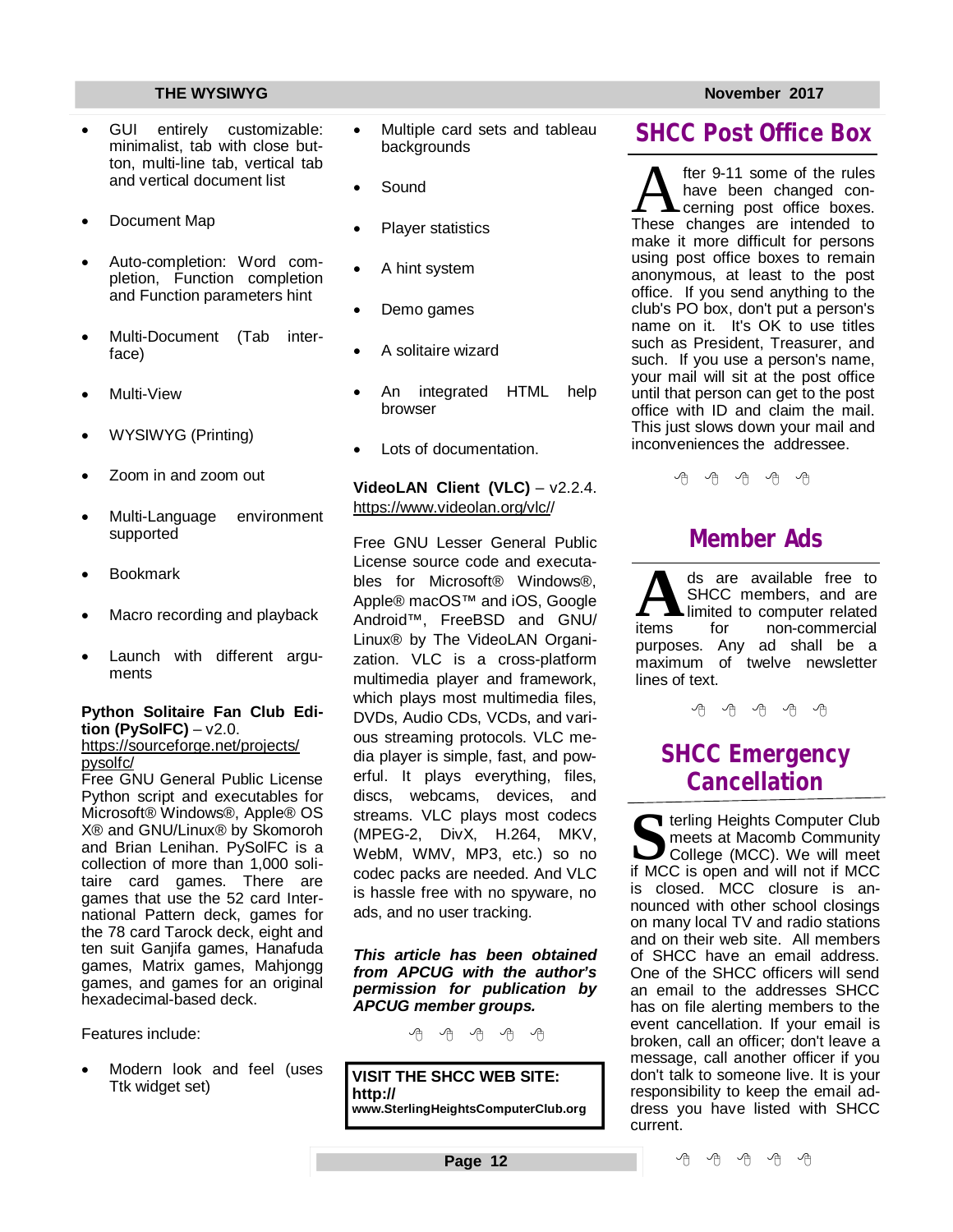# **WYSIWYG WEB WATCH (www)**

*by Paul Baecker* [webwatch@sterlingheightscomputerclub.org](mailto:webwatch@sterlingheightscomputerclub.org)



**This column attempts to locate sites containing valuable, amusing, and free content, with no overbearing pressure to purchase anything. Club members are encouraged to submit favorite sites (a description is optional) to the eaddress noted above, for inclusion in a future WYSIWYG issue. Also check the SHCC web site ("Web Page Reviews") for previous gems.** 

Target practice, using the mouse. The "Secret" levels are a real challenge. [www.fornasetti.com/en/secretpage](http://www.fornasetti.com/en/secretpage)

All the words of the world --- pronounced. Select a word, a language, a pronouncer, from many available. <https://forvo.com/>

How does wireless charging work? <http://joyofandroid.com/wireless-charging-work/>

What's the difference between Internet Bandwidth and Speed? <https://fossbytes.com/whats-the-difference-between-internet-bandwidth-and-speed/>

Image copyright do's and don'ts.

<https://todaysauthor.com/2017/07/12/image-copyright-dos-and-donts/>

When to use which file format: PNG vs. JPG, DOC vs. PDF, and MP3 vs. FLAC. <http://www.makeuseof.com/tag/know-when-to-use-which-file-format-png-vs-jpg-doc-vs-pdf-mp3-vs-flac/>

How to create your own characters with the "Private Character Editor" in Windows. <https://www.digitalcitizen.life/create-your-own-characters-private-character-editor>

6 ways to switch between user accounts in Windows 10. <https://www.digitalcitizen.life/how-switch-between-user-accounts-windows-10>

7 ways to personalize the home screen of your Android smartphone or tablet. <https://www.digitalcitizen.life/how-customize-homescreen-your-android-smartphone-or-tablet>

How to delay the Windows 10 Fall Creators Update in 3 steps (but only in Pro, Enterprise, and Education versions). <https://www.digitalcitizen.life/how-delay-windows-10-anniversary-update-3-steps>

How to enable Remote Desktop Connections in all versions of Windows. <https://www.digitalcitizen.life/enabling-remote-desktop-connections-windows-7>

Bogus 'Adblock Plus' opens more ads. Be sure that your copy of this tool is legitimate. <http://www.infopackets.com/news/10200/bogus-adblock-plus-opens-more-ads>

Take control of your privacy in Windows 10. Which privacy settings help you create the right balance of privacy and convenience in Windows 10? <http://www.zdnet.com/article/take-control-of-your-privacy-in-windows-10/>

Squeeze hours of extra life from your laptop battery using Windows 10's "Battery Saver". <http://www.zdnet.com/article/windows-10-tip-squeeze-hours-of-extra-life-from-your-laptop-battery/>

How to easily remember a different password for every site. <https://consumerist.com/2009/03/31/how-to-easily-remember-a-different-password-for-every-site/>

17 ways to put old computers and routers to new use. <https://www.tomsguide.com/us/Reuse-Computers-Routers-HTPC-DD-WRT,review-1655.html>

Indexed annuities can offer growth, but it's very important to know what you're buying. <https://www.fidelity.com/viewpoints/retirement/considering-indexed-annuities>

**Page 13**